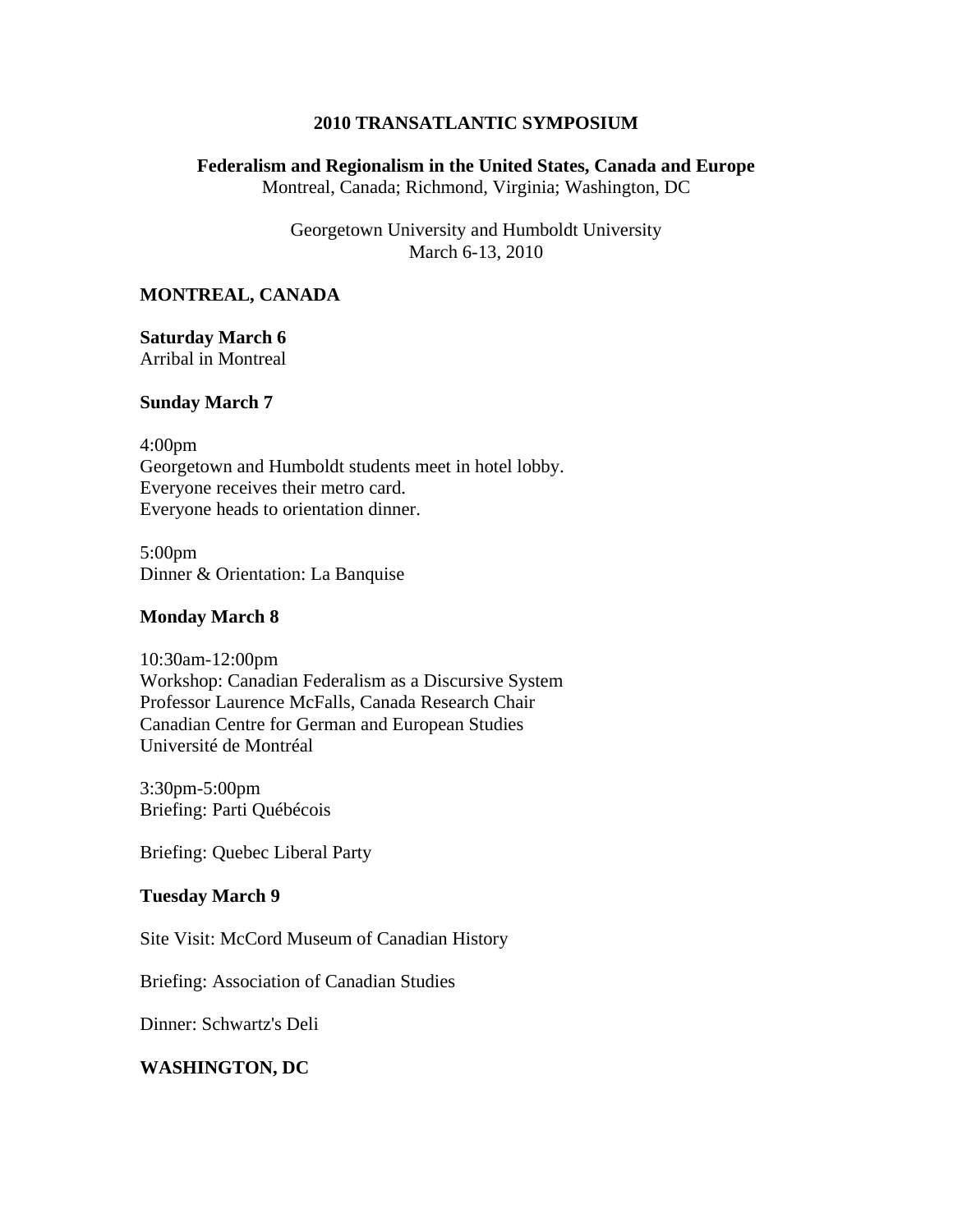### **Wednesday March 10**

6:00pm Dinner: Georgetown University BMW Center for German and European Studies

Workshop: Regionalism in the U.S. Past and Present Michael Kazin, Department of History, Georgetown University

Workshop: Federalism and Intergovernmental Relations William Gormley, Georgetown Public Policy Institute

9:00pm Check-in Hotel

# **RICHMOND, VA**

# **Thursday March 11:**

8:30am Leave Washington, DC

11:00am - 2:30pm Museum of the Confederacy/White House of the Confederacy (Lunch included)

3:00pm - 4:00pm Virginia Historical Society

4:30pm - 7:00pm Dinner and Free Time: Short Pump

9:00pm Arrive in Washington, DC

# **WASHINGTON, DC**

# **Friday March 12**

10:00am - 5:00pm Student Symposium (with Professor Jeffrey Anderson, BMW Center) Georgetown University Mortara Center for International Studies

5:30pm – 7:00pm Happy Hour at Public Bar